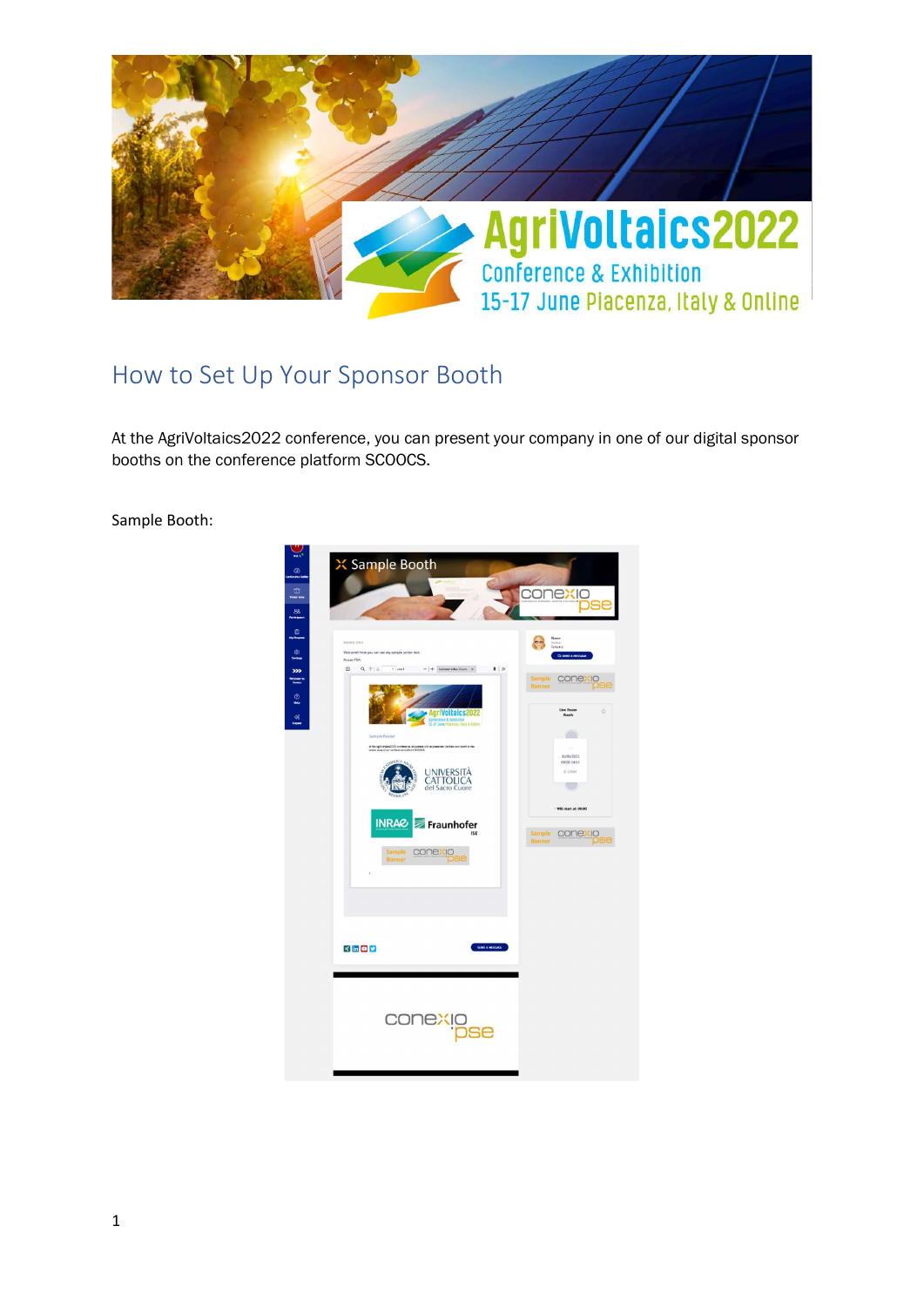

- To set up your virtual booth, please log into the AgriVoltaics2022 virtual conference platform.
	- o First step: Check-in
		- Follow this link: https://agrivoltaics2022-conference.scoocs.co/checkin
		- Use the email address to which the sponsor booth message was sent to check in.
		- Once you are in, complete your profile and set a password.
	- o Subsequent log-in:
		- For all future log-ins, simply go to the log-in page: https://agrivoltaics2022-conference.scoocs.co/login
		- Use your e-mail address and the password that you defined when you registered
		- If you do not remember your password, simply request a new password.
- Once you are logged in, click on "Sponsor Area" on the left in the menu. Then click on the "Create Booth" button at the top right.
- Choose between 2D or 3D booth.
- You can now enter your details, upload your company materials including PDFs, images, text, and embedding a video (e.g. via YouTube). Click here for a quick tutorial on how to add a PDF or image.

IMPORTANT: Please make sure you adhere to the platform recommendations regarding the size of your uploaded content (simply hover over the respective info icon to see the ideal format).

- You can also complete your contact details, add a representative and your social media links.
- You can also set up a booth networking table by marking the respective box at the bottom right and entering the time and date you are available for a video chat. (Always set the limit registrations to 100.)
- Once your booth is ready, you need only tick the "Active" box at the top right of the page to make it visible for attendees (see image below, highlighted in yellow):